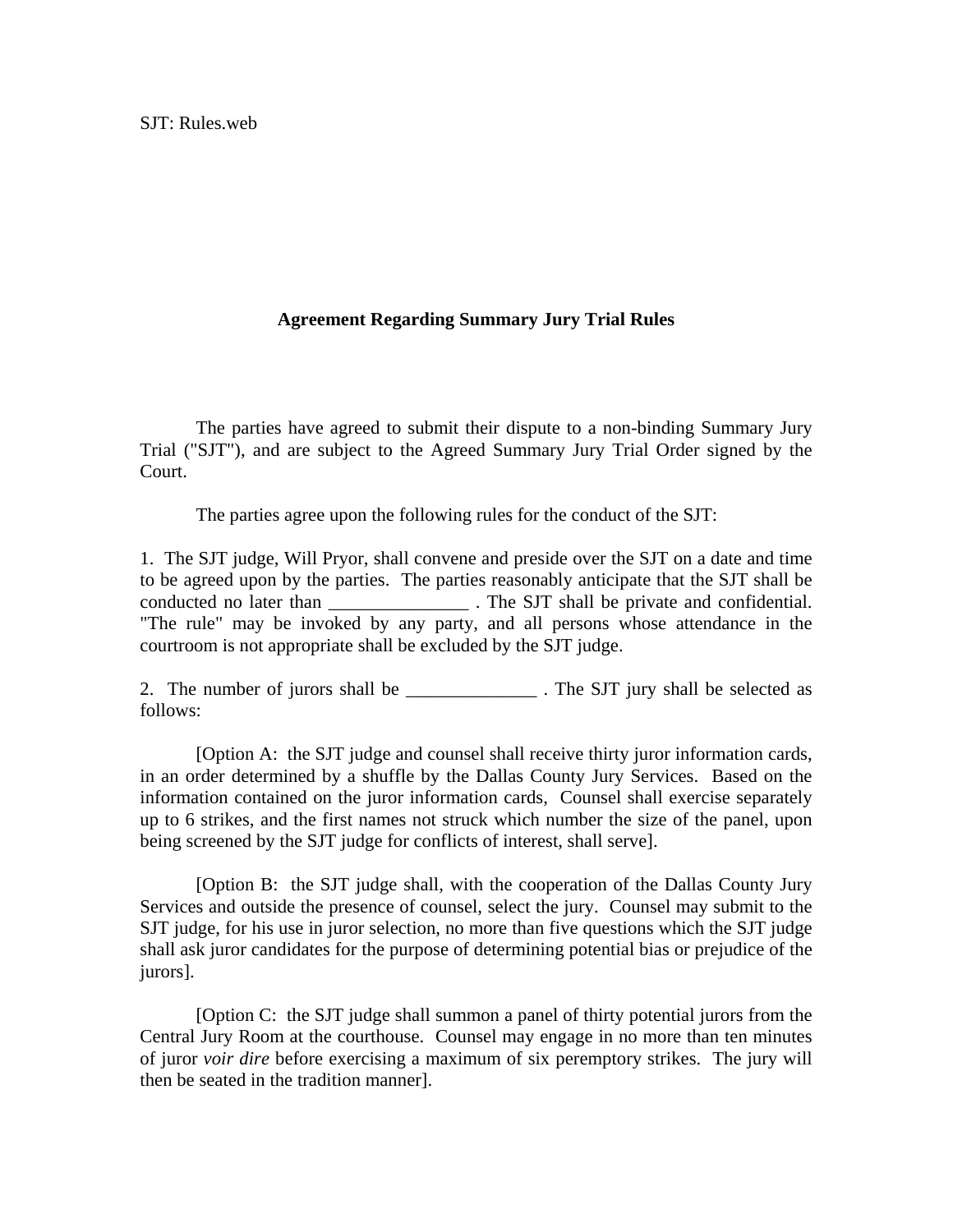The parties agree that the jury will / will not be advised that its verdict is advisory.

3. The conduct of the SJT shall proceed as follows:

 (a) Opening Statements. Each side has ten minutes for an opening statement.

 (b) **Documents and other evidence**. Documents and witness testimony are all permissible. Counsel may describe, paraphrase, or summarize a document or a witnesses' testimony or potential testimony. There shall be no evidentiary objections or rulings. Counsel may use the allotted time for presentation of evidence in any fashion he or she deems appropriate: appellate-style argument, presentation of live witnesses, or presentation of deposition or video-taped deposition testimony or statements.

 (c) **Witness testimony**. any witness may be called for any length of time. The cross-examination of any witness is limited to 1/2 of the time used for direct testimony; however, the time used for cross-examination counts against the time allotted for the party calling the witness. For example, if Plaintiff calls any witness for ten minutes of direct testimony, then Defendant shall have up to five minutes of cross examination, and the entire fifteen minutes counts against Plaintiff's time. Narrative testimony and leading questions are not objectionable.

 (d) **Time Limits**. Plaintiff shall have \_\_\_\_\_\_\_\_\_\_\_\_\_\_\_\_\_\_\_ of total presentation time, of which no more than \_\_\_\_\_\_\_\_\_\_\_\_\_\_\_\_\_\_\_\_\_ may be reserved for rebuttal. Defendant shall have of total presentation time.

 (e) **Jury charge**. The SJT judge shall have discretion to permit breaks and a lunch recess. The SJT judge shall charge the jury and decide any disagreements over the charge.

 (f) **Final Arguments**. Each side has ten minutes for closing argument; Plaintiff shall reserve no more than two minutes for rebuttal.

 (g) **Jury deliberation**. The jury shall deliberate and render its verdict. The SJT judge, in consultation with counsel, shall have discretion to encourage the jury to expedite its deliberations or to establish a reasonable time limit on the jury, if necessary to concluding the SJT in a timely manner.

4. Upon the conclusion of the SJT, the SJT judge, with the participation of counsel and the parties, may facilitate a discussion and dialogue with the jury.

5. The parties agree that the SJT judge shall convene a mediation and serve as mediator

Option A: during the evening of the SJT, at the Courthouse.